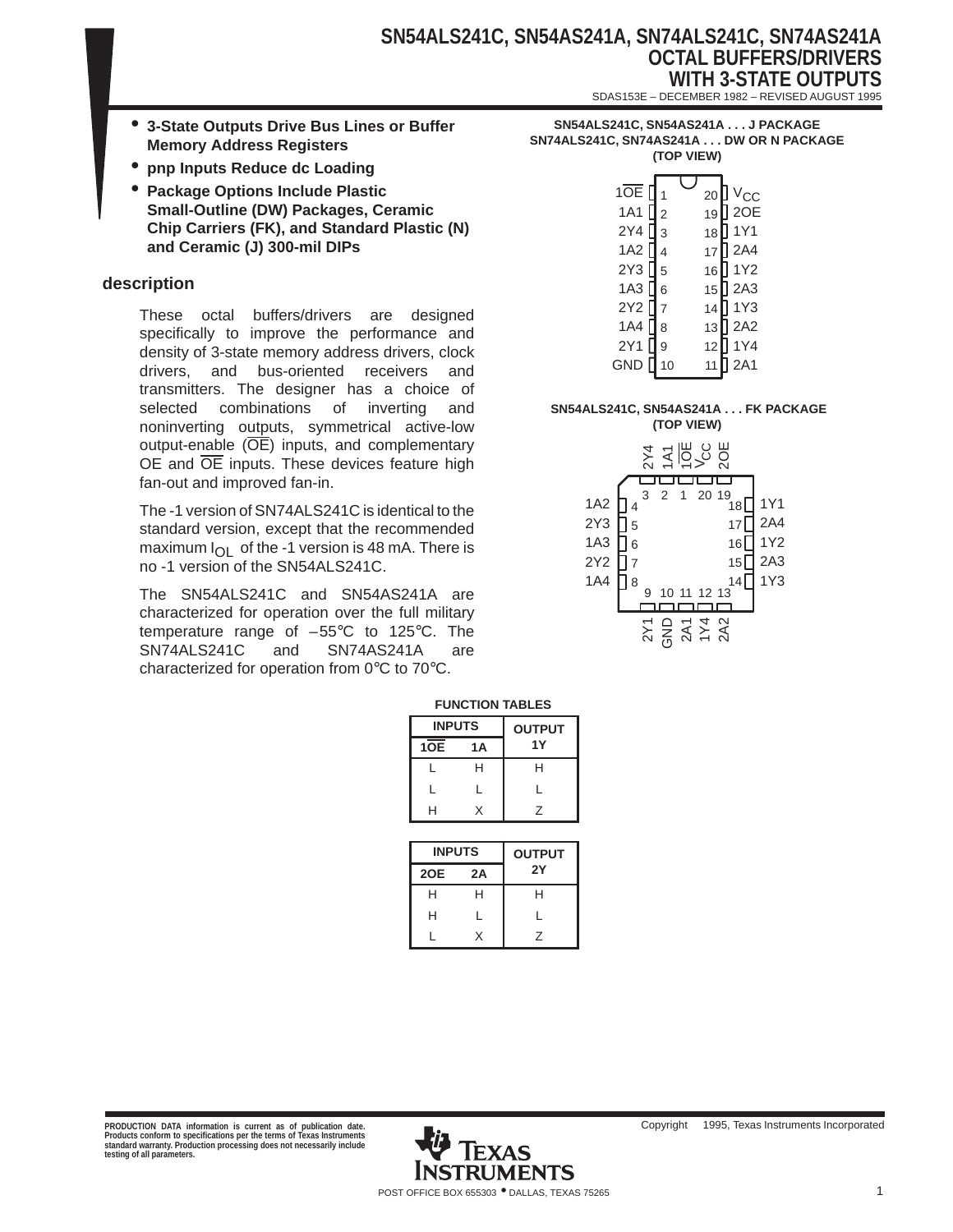## **SN54ALS241C, SN54AS241A, SN74ALS241C, SN74AS241A OCTAL BUFFERS/DRIVERS WITH 3-STATE OUTPUTS**

SDAS153E – DECEMBER 1982 – REVISED AUGUST 1995



† This symbol is in accordance with ANSI/IEEE Std 91-1984 and IEC Publication 617-12.

## **logic symbol† logic diagram (positive logic)**





## **absolute maximum ratings over operating free-air temperature range (unless otherwise noted)‡**

‡ Stresses beyond those listed under "absolute maximum ratings" may cause permanent damage to the device. These are stress ratings only, and functional operation of the device at these or any other conditions beyond those indicated under "recommended operating conditions" is not implied. Exposure to absolute-maximum-rated conditions for extended periods may affect device reliability.

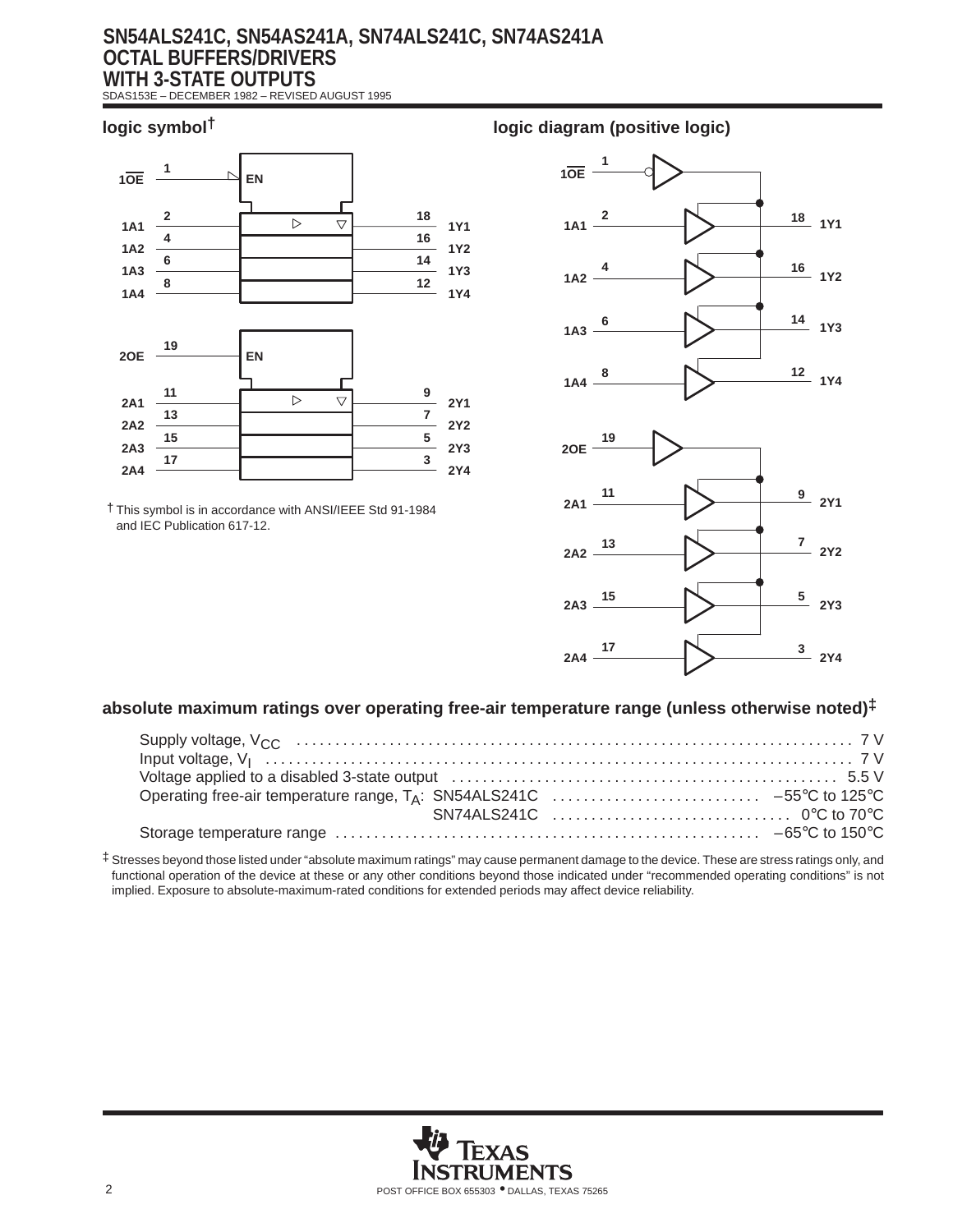# **SN54ALS241C, SN54AS241A, SN74ALS241C, SN74AS241A OCTAL BUFFERS/DRIVERS WITH 3-STATE OUTPUTS**

SDAS153E – DECEMBER 1982 – REVISED AUGUST 1995

## **recommended operating conditions**

|                       |                                | <b>SN54ALS241C</b> |            | SN74ALS241C |     |            | <b>UNIT</b>     |             |  |
|-----------------------|--------------------------------|--------------------|------------|-------------|-----|------------|-----------------|-------------|--|
|                       |                                | <b>MIN</b>         | <b>NOM</b> | <b>MAX</b>  | MIN | <b>NOM</b> | <b>MAX</b>      |             |  |
| $V_{\text{CC}}$       | Supply voltage                 | 4.5                | 5          | 5.5         | 4.5 | 5          | 5.5             |             |  |
| V <sub>IH</sub>       | High-level input voltage       | $\mathcal{P}$      |            |             | 2   |            |                 |             |  |
| V <sub>IL</sub>       | Low-level input voltage        |                    |            | 0.7         |     |            | 0.8             |             |  |
| <b>I<sub>OH</sub></b> | High-level output current      |                    |            | $-12$       |     |            | $-15$           | mA          |  |
|                       | Low-level output current       |                    |            | 12          |     |            | 24              | mA          |  |
| <b>IOL</b>            |                                |                    |            |             |     |            | 48 <sup>†</sup> |             |  |
| <b>TA</b>             | Operating free-air temperature | $-55$              |            | 125         | 0   |            | 70              | $^{\circ}C$ |  |

† Applies only to the -1 version and only if VCC is between 4.75 V and 5.25 V

#### **electrical characteristics over recommended operating free-air temperature range (unless otherwise noted)**

|                  |                                               |                               | <b>SN54ALS241C</b> |                  |            | SN74ALS241C |      |            | <b>UNIT</b> |
|------------------|-----------------------------------------------|-------------------------------|--------------------|------------------|------------|-------------|------|------------|-------------|
| <b>PARAMETER</b> | <b>TEST CONDITIONS</b>                        |                               | <b>MIN</b>         | TYP <sup>‡</sup> | <b>MAX</b> | <b>MIN</b>  | TYP‡ | <b>MAX</b> |             |
| V <sub>IK</sub>  | $V_{CC} = 4.5 V,$                             | $I_1 = -18$ mA                |                    |                  | $-1.2$     |             |      | $-1.2$     | $\vee$      |
|                  | $V_{CC}$ = 4.5 V to 5.5 V, $I_{OH}$ = -0.4 mA |                               | $V_{CC}$ -2        |                  |            | $V_{CC}$ -2 |      |            |             |
|                  |                                               | $I_{OH} = -3 mA$              | 2.4                | 3.2              |            | 2.4         | 3.2  |            | $\vee$      |
| VOH              | $V_{CC} = 4.5 V$                              | $I_{OH} = -12$ mA             | $\overline{2}$     |                  |            |             |      |            |             |
|                  |                                               | $I_{OH} = -15$ mA             |                    |                  |            | 2           |      |            |             |
|                  |                                               | $I_{OL}$ = 12 mA              |                    | 0.25             | 0.4        |             | 0.25 | 0.4        |             |
| VOL              | $V_{CC}$ = 4.5 V                              | $I_{OL}$ = 24 mA              |                    |                  |            |             | 0.35 | 0.5        | $\vee$      |
|                  |                                               | $I_{OL}$ = 48 mA (-1 version) |                    |                  |            |             | 0.35 | 0.5        |             |
| <b>l</b> ozh     | $V_{CC}$ = 5.5 V,                             | $V_{\text{O}} = 2.7 V$        |                    |                  | 20         |             |      | 20         | μA          |
| lozl             | $V_{CC} = 5.5 V,$                             | $V_{\text{O}} = 0.4 V$        |                    |                  | $-20$      |             |      | $-20$      | μA          |
| Ч.               | $V_{CC} = 5.5 V,$                             | $VI = 7 V$                    |                    |                  | 0.1        |             |      | 0.1        | mA          |
| ŀщ               | $V_{CC} = 5.5 V,$                             | $V_1 = 2.7 V$                 |                    |                  | 20         |             |      | 20         | μA          |
| 址                | $V_{CC} = 5.5 V,$                             | $V_1 = 0.4 V$                 |                    |                  | $-0.1$     |             |      | $-0.1$     | mA          |
| 10 <sup>6</sup>  | $V_{CC} = 5.5 V,$                             | $V_O = 2.25 V$                | $-20$              |                  | $-112$     | $-30$       |      | $-112$     | mA          |
|                  |                                               | Outputs high                  |                    | 9                | 17         |             | 9    | 18         |             |
| <b>ICC</b>       | $V_{CC}$ = 5.5 V                              | Outputs low                   |                    | 15               | 28         |             | 15   | 26         | mA          |
|                  |                                               | Outputs disabled              |                    | 17               | 32         |             | 17   | 30         |             |

 $\frac{1}{2}$  All typical values are at V<sub>CC</sub> = 5 V, T<sub>A</sub> = 25°C.

§ The output conditions have been chosen to produce a current that closely approximates one half of the true short-circuit output current, IOS.

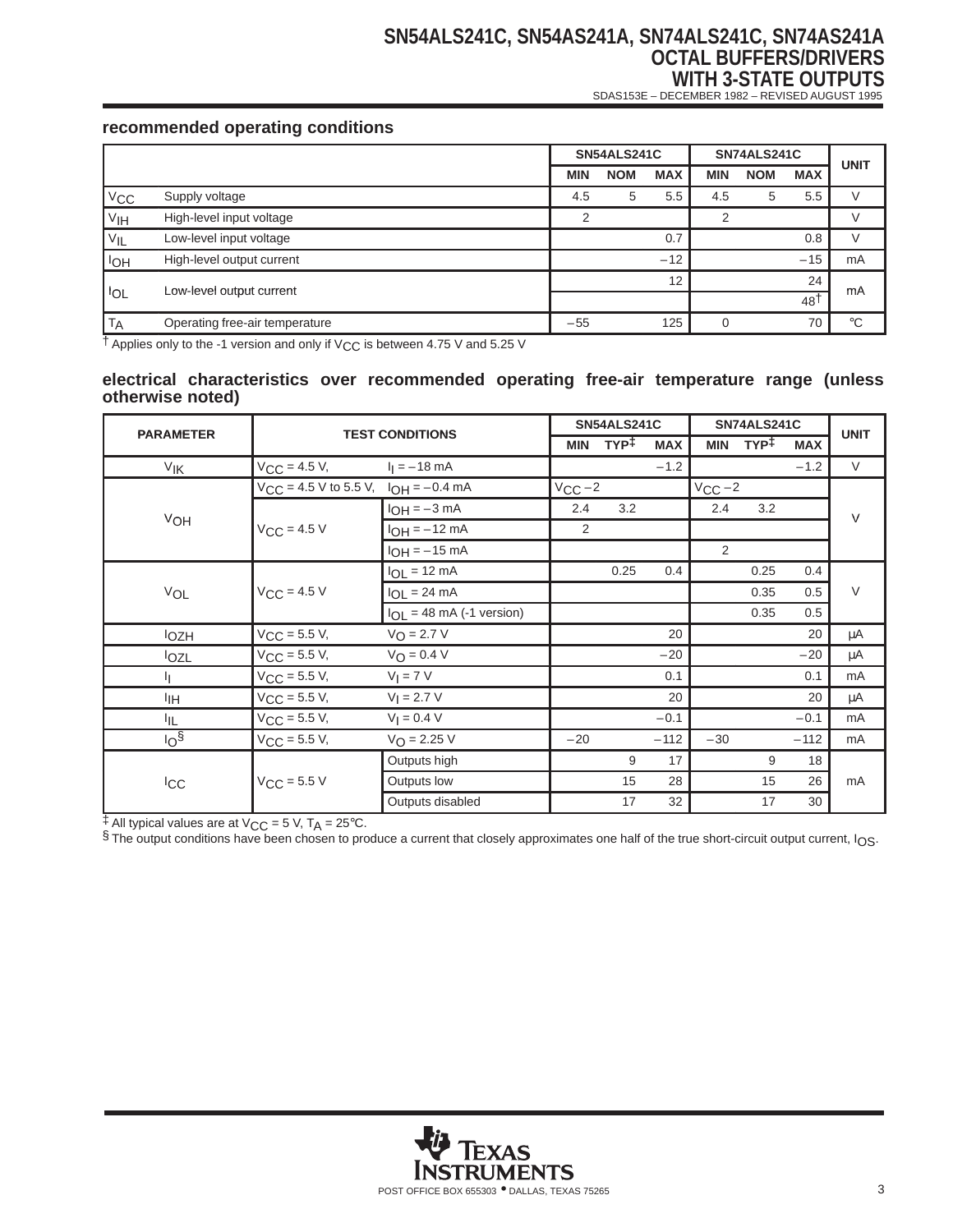# **SN54ALS241C, SN54AS241A, SN74ALS241C, SN74AS241A OCTAL BUFFERS/DRIVERS WITH 3-STATE OUTPUTS**

SDAS153E – DECEMBER 1982 – REVISED AUGUST 1995

## **switching characteristics (see Figure 1)**

| <b>PARAMETER</b> | <b>FROM</b><br>(INPUT) | TO<br>(OUTPUT) | SN54ALS241C | $C_L = 50 pF,$<br>$R1 = 500 \Omega$ ,<br>$R2 = 500 \Omega$ , | $V_{CC}$ = 4.5 V to 5.5 V,<br>$T_A$ = MIN to MAXT<br>SN74ALS241C |            | <b>UNIT</b> |
|------------------|------------------------|----------------|-------------|--------------------------------------------------------------|------------------------------------------------------------------|------------|-------------|
|                  |                        |                | <b>MIN</b>  | <b>MAX</b>                                                   | <b>MIN</b>                                                       | <b>MAX</b> |             |
| t <sub>PLH</sub> | A                      |                | 3           | 31                                                           | 2                                                                | 11         | ns          |
| t <sub>PHL</sub> |                        | Y              | 1           | 17                                                           | 3                                                                | 10         |             |
| t <sub>PZH</sub> |                        |                | 3           | 33                                                           | 3                                                                | 21         | ns          |
| t <sub>PZL</sub> | 10E                    | Y              | 3           | 27                                                           | 4                                                                | 21         |             |
| t <sub>PHZ</sub> | 10E                    |                | 2           | 17                                                           | 1                                                                | 10         | ns          |
| t <sub>PLZ</sub> |                        | Y              | 2           | 32                                                           | 2                                                                | 15         |             |
| t <sub>PZH</sub> |                        |                | 3           | 38                                                           | 4                                                                | 21         |             |
| tpzL             | 2OE                    | Υ              | 3           | 30                                                           | 5                                                                | 21         | ns          |
| t <sub>PHZ</sub> | 2OE                    | Υ              | 2           | 17                                                           | 2                                                                | 10         | ns          |
| t <sub>PLZ</sub> |                        |                | 3           | 35                                                           | 3                                                                | 15         |             |

† For conditions shown as MIN or MAX, use the appropriate value specified under recommended operating conditions.

### **absolute maximum ratings over operating free-air temperature range (unless otherwise noted)‡**

‡ Stresses beyond those listed under "absolute maximum ratings" may cause permanent damage to the device. These are stress ratings only, and functional operation of the device at these or any other conditions beyond those indicated under "recommended operating conditions" is not implied. Exposure to absolute-maximum-rated conditions for extended periods may affect device reliability.

## **recommended operating conditions**

|                 |                                | <b>SN54AS241A</b> |            | <b>SN74AS241A</b> | <b>UNIT</b> |            |            |             |
|-----------------|--------------------------------|-------------------|------------|-------------------|-------------|------------|------------|-------------|
|                 |                                | <b>MIN</b>        | <b>NOM</b> | <b>MAX</b>        | <b>MIN</b>  | <b>NOM</b> | <b>MAX</b> |             |
| $V_{\rm CC}$    | Supply voltage                 | 4.5               | 5          | 5.5               | 4.5         | 5          | 5.5        |             |
| V <sub>IH</sub> | High-level input voltage       | າ                 |            |                   | っ           |            |            |             |
| VIL             | Low-level input voltage        |                   |            | 0.8               |             |            | 0.8        |             |
| <b>IOH</b>      | High-level output current      |                   |            | $-12$             |             |            | $-15$      | mA          |
| ' IOL           | Low-level output current       |                   |            | 48                |             |            | 64         | mA          |
| <b>TA</b>       | Operating free-air temperature | $-55$             |            | 125               |             |            | 70         | $^{\circ}C$ |

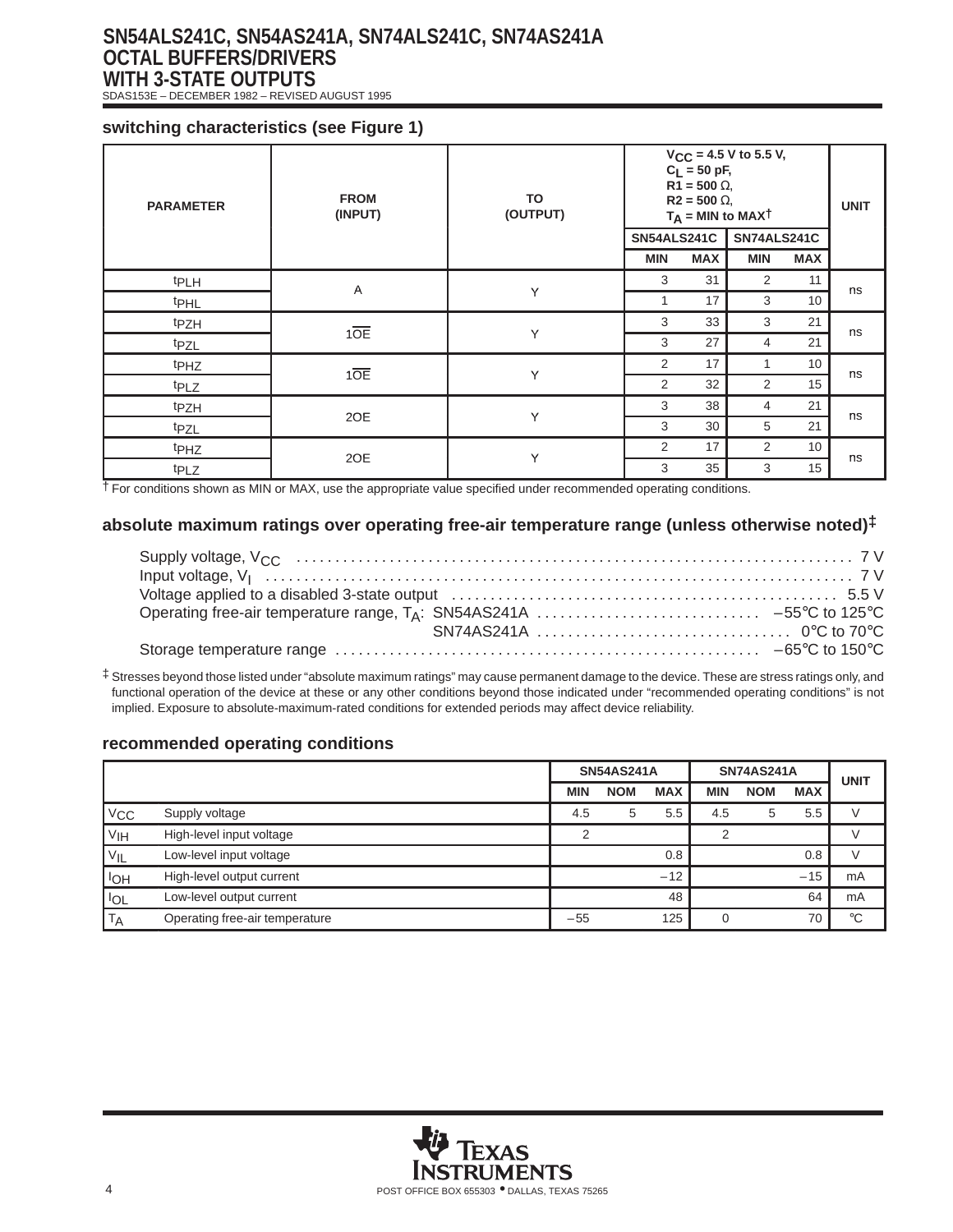# **SN54ALS241C, SN54AS241A, SN74ALS241C, SN74AS241A OCTAL BUFFERS/DRIVERS WITH 3-STATE OUTPUTS**

SDAS153E – DECEMBER 1982 – REVISED AUGUST 1995

| <b>PARAMETER</b> | <b>TEST CONDITIONS</b>     |                          |             | <b>SN54AS241A</b> |            |             | <b>SN74AS241A</b> |            | <b>UNIT</b> |
|------------------|----------------------------|--------------------------|-------------|-------------------|------------|-------------|-------------------|------------|-------------|
|                  |                            |                          | <b>MIN</b>  | <b>TYPT</b>       | <b>MAX</b> | <b>MIN</b>  | <b>TYPT</b>       | <b>MAX</b> |             |
| V <sub>IK</sub>  | $V_{CC} = 4.5 V,$          | $I_1 = -18$ mA           |             |                   | $-1.2$     |             |                   | $-1.2$     | $\vee$      |
|                  | $V_{CC}$ = 4.5 V to 5.5 V, | $I_{OH} = -2 mA$         | $V_{CC}$ -2 |                   |            | $V_{CC}$ -2 |                   |            |             |
|                  |                            | $I_{OH} = -3$ mA         | 2.4         | 3.4               |            | 2.4         | 3.4               |            | $\vee$      |
| VOH              | $V_{C,C} = 4.5 V$          | $I_{OH} = -12$ mA        | 2.4         |                   |            |             |                   |            |             |
|                  |                            | $I_{OH} = -15$ mA        |             |                   |            | 2.4         |                   |            |             |
|                  |                            | $I_{OL} = 48 \text{ mA}$ |             | 0.27              | 0.55       |             |                   |            | $\vee$      |
| VOL              | $V_{CC}$ = 4.5 V           | $I_{OL} = 64 \text{ mA}$ |             |                   |            |             | 0.31              | 0.55       |             |
| <b>lozH</b>      | $V_{CC}$ = 5.5 V,          | $V_O = 2.7 V$            |             |                   | 50         |             |                   | 50         | μA          |
| lozL             | $V_{CC} = 5.5 V,$          | $V_O = 0.4 V$            |             |                   | $-50$      |             |                   | $-50$      | μA          |
| IJ.              | $V_{CC}$ = 5.5 V,          | $V_I = 7 V$              |             |                   | 0.1        |             |                   | 0.1        | mA          |
| ŀщ               | $V_{CC} = 5.5 V,$          | $V_1 = 2.7 V$            |             |                   | 20         |             |                   | 20         | μA          |
| ΙL               | $V_{CC} = 5.5 V,$          | $V_1 = 0.4 V$            |             |                   | $-1$       |             |                   | $-1$       | mA          |
| 1 <sub>O</sub>   | $V_{CC}$ = 5.5 V,          | $V_{O} = 2.25 V$         | $-50$       |                   | $-150$     | $-50$       |                   | $-150$     | mA          |
|                  |                            | Outputs high             |             | 22                | 35         |             | 22                | 35         |             |
| <b>ICC</b>       | $V_{CC}$ = 5.5 V           | Outputs low              |             | 61                | 90         |             | 61                | 90         | mA          |
|                  |                            | Outputs disabled         |             | 35                | 56         |             | 35                | 56         |             |

#### **electrical characteristics over recommended operating free-air temperature range (unless otherwise noted)**

 $\dagger$  All typical values are at  $V_{CC} = 5$  V, T<sub>A</sub> = 25°C.

‡ The output conditions have been chosen to produce a current that closely approximates one half of the true short-circuit output current, IOS.

## **switching characteristics (see Figure 1)**

| <b>PARAMETER</b> | <b>FROM</b><br>(INPUT) | TO<br>(OUTPUT) | <b>SN54AS241A</b> | $C_L = 50$ pF,<br>$R1 = 500 \Omega$ ,<br>$R2 = 500 \Omega$ | $V_{CC}$ = 4.5 V to 5.5 V,<br>$T_A$ = MIN to MAX§<br><b>SN74AS241A</b> |                | <b>UNIT</b> |
|------------------|------------------------|----------------|-------------------|------------------------------------------------------------|------------------------------------------------------------------------|----------------|-------------|
|                  |                        |                | <b>MIN</b>        | <b>MAX</b>                                                 | <b>MIN</b>                                                             | <b>MAX</b>     |             |
| t <sub>PLH</sub> |                        |                | 2                 | 9                                                          | 2                                                                      | 6.2            |             |
|                  | Α                      | Y              |                   | 7                                                          |                                                                        | 6.2            | ns          |
| <sup>t</sup> PHL |                        |                |                   |                                                            |                                                                        |                |             |
| t <sub>PZH</sub> | 10E                    | Y              |                   | 10                                                         |                                                                        | 9              | ns          |
| tpzL             |                        |                | 2                 | 8                                                          | $\overline{2}$                                                         | 7.5            |             |
| t <sub>PHZ</sub> |                        |                | 1                 | 6.5                                                        | $\mathbf{1}$                                                           | 6              |             |
| t <sub>PLZ</sub> | 10E                    | Y              | 1                 | 10.5                                                       |                                                                        | 9              | ns          |
| t <sub>PZH</sub> |                        |                | $\mathcal{P}$     | 11                                                         | 2                                                                      | 10.5           | ns          |
| t <sub>PZL</sub> | 2OE                    | Y              | 3                 | 9.5                                                        | 3                                                                      | 8.5            |             |
| t <sub>PHZ</sub> | 2OE                    | Y              |                   | $\overline{7}$                                             |                                                                        | $\overline{7}$ |             |
| t <sub>PLZ</sub> |                        |                | $\overline{2}$    | 12                                                         | 2                                                                      | 12             | ns          |

§ For conditions shown as MIN or MAX, use the appropriate value specified under recommended operating conditions.